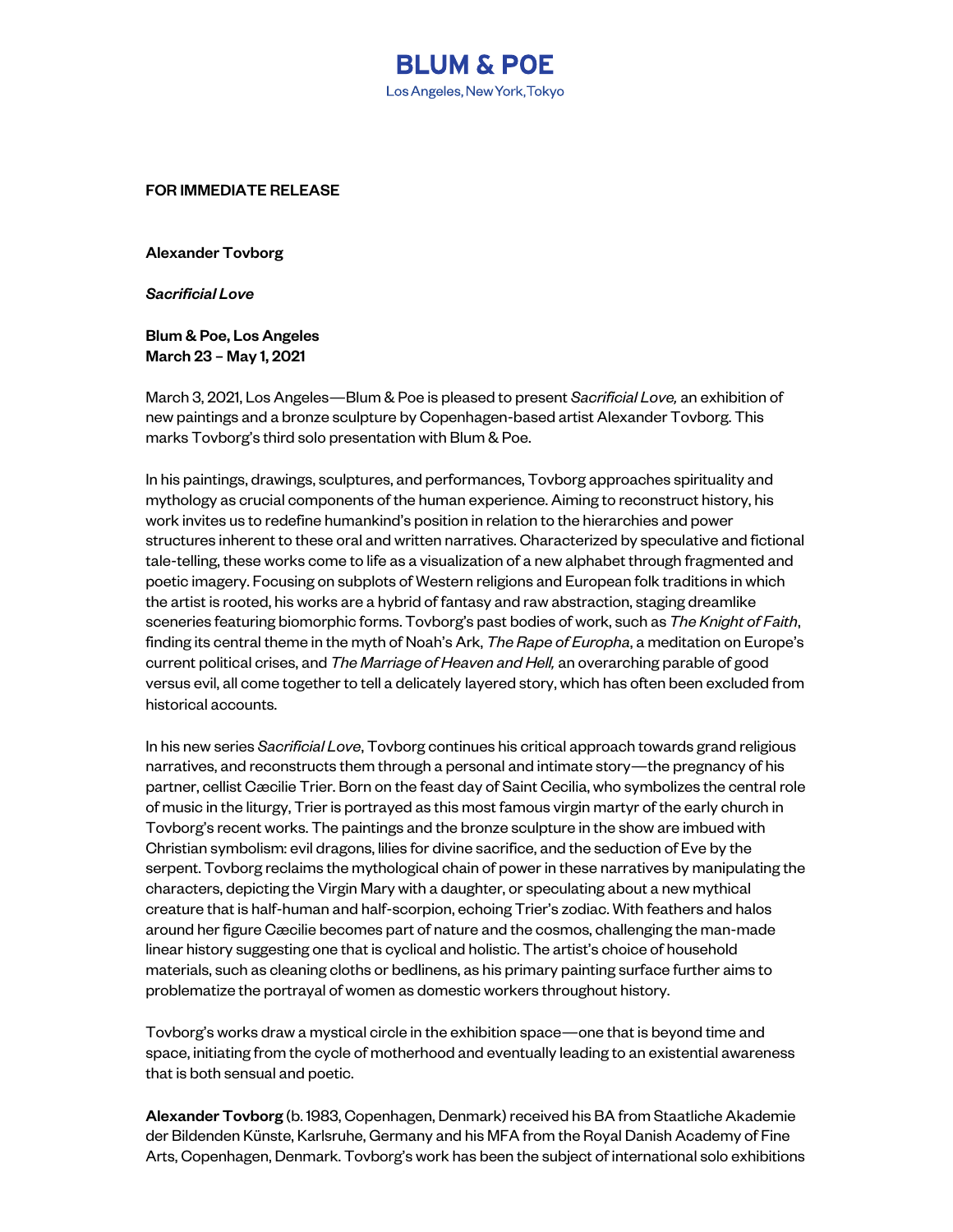

including *The Deity and its Creators*, Rudolph Tegner Museum & Statue Park, Dronningmølle, Denmark (2019); *Knight of Faith*, GL STRAND, Copenhagen, Denmark (2016); *The Rape of Europha*, State of Concept, Athens, Greece (2016); *Bocca Baciata*, Overgaden Institute for Contemporary Art, Copenhagen, Denmark (2014); *Teenage Jesus*, Hospitalhof, Stuttgart, Germany (2012); and *Tre*, Museet for Religiøs Kunst, Lemvig, Denmark (2011). Selections of his oeuvre have been featured in institutional group exhibitions including at Camden Arts Centre, London, UK (2020); the 9th Göteborg International Biennial for Contemporary Art, Gothenburg, Sweden (2017); Museet for Religiøs Kunst, Lemvig, Denmark (2016); Irish Museum of Modern Art, Dublin, Ireland (2013); and the Museo Nacional de la Estampa, Mexico City, Mexico (2012). At Blum & Poe, Los Angeles, CA in 2015, Tovborg's work was included in T*he Avant-Garde Won't Give Up: Cobra and Its Legacy,* a rereading of the Cobra postwar movement, curated by Alison M. Gingeras. Tovborg's work is permanently installed in various public Danish institutions and was recently acquired by the Hammer Museum, Los Angeles, CA.

## About Blum & Poe

Blum & Poe was founded by Timothy Blum and Jeffrey Poe in Santa Monica in September of 1994 as a space to show local and international contemporary art in all media. Blum's extensive experience in the Japanese art world combined with Poe's keen knowledge of emerging artists in Los Angeles, together resulted in an international program of influential artists. Throughout a twenty-six-year history, Blum & Poe has shaped the trajectory of contemporary art by championing artists at all stages of their careers—cultivating the lineages that run between emerging and established practices, and working with artist estates to generate new discourse surrounding historical work.

In 2003 the gallery moved to a larger space in Culver City, and in 2009 Blum & Poe purchased and renovated its current 22,000 square foot complex on La Cienega Boulevard. In this location the gallery has since held museum-caliber surveys, examining the historical work of such movements as the Japanese Mono-ha school (2012); the Korean Dansaekhwa monochrome painters (2014); the European postwar movement CoBrA (2015); Japanese art of 1980s and '90s (2019); a rereading of Brazilian Modernism (2019); and a revisionist take on the 1959 MoMA exhibition, *New Images of Man* (2020). To produce these exhibitions, Blum & Poe has worked with celebrated curators such as Joan Kee, Mika Yoshitake, Sofia Gotti, and Alison M. Gingeras.

In 2014, Blum & Poe opened galleries in New York and Tokyo to focus on intimately scaled projects in tandem with an expansive program of exhibitions, lectures, performance series, screenings, and an annual art book fair at its base in Los Angeles. In 2015, Blum & Poe was certified as an Arts:Earth Partnership (AEP) green art gallery and consequently became one of the first green certified galleries in the United States. Blum & Poe's own publishing division focuses on sharing aspects of its program via original scholarship and accessible media ranging from academic monographs, audio series, magazines, and artists' books. In 2020, the gallery launched Blum & Poe Broadcasts, an online platform showcasing artists' projects in conjunction with physical installations or as standalone digital endeavors.